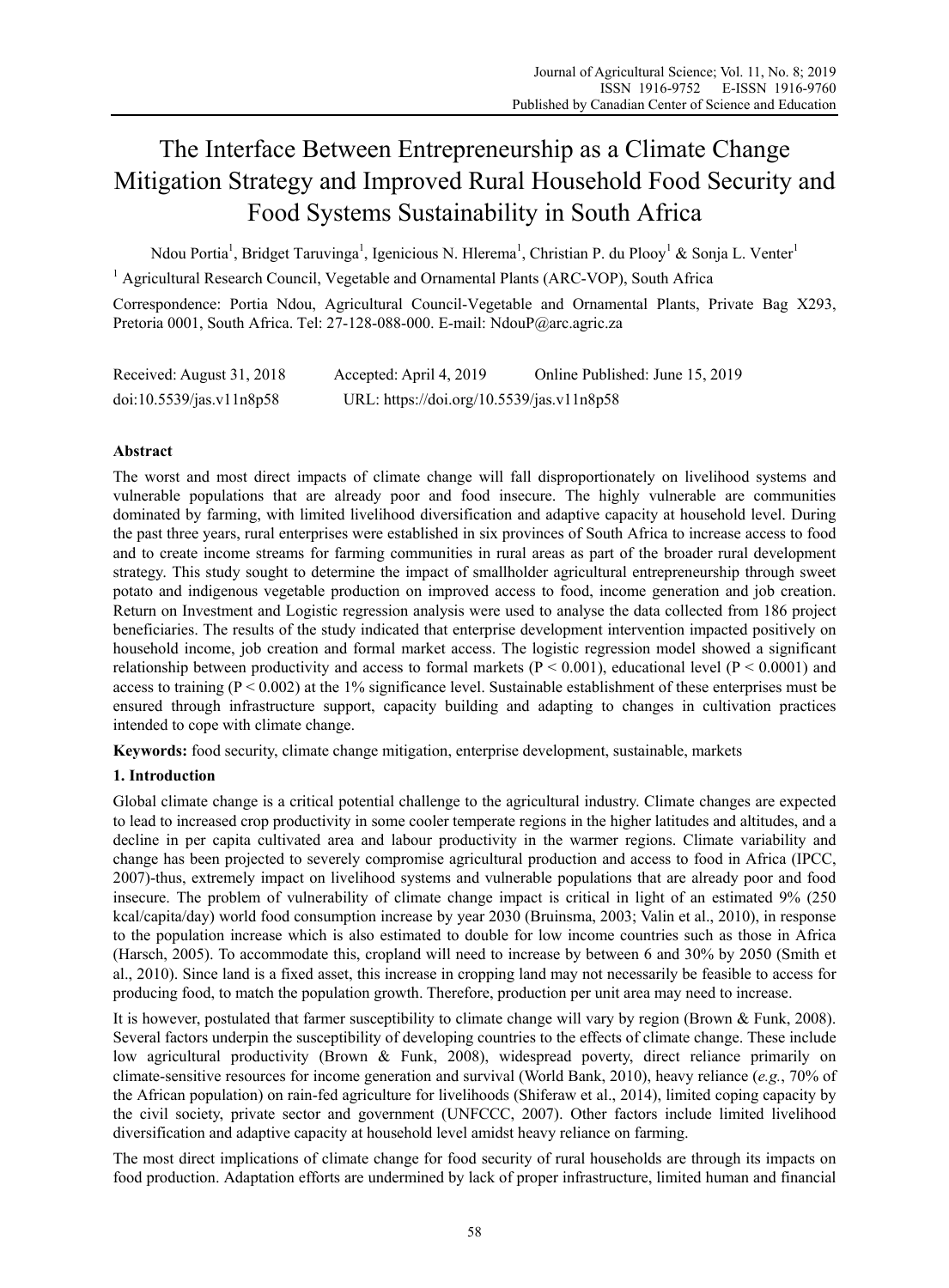means, along with weak institutional capacity (World Bank, 2010). There also is uncertainty about the local impacts of climate change as a barrier to action (NRC, 2004) and the constraints of adaptive behaviour associated with incomplete knowledge of disaster safety options (Murphy, 2004; Murphy et al., 2005). Figure 1 depicts the generic drivers of household food insecurity. Climate change is one factor amongst many, thus a holistic approach to addressing the problem of food insecurity is inevitable. In essence, since climate change acts through both the reduction of food production and restricted access to food, its impact cannot be solved in isolation from these key drivers. In fact, the former become the key routes through which the negative influences of climate change can be curbed.



Figure 1. Main drivers of household food insecurity

Source: Scholes and Briggs (2004).

Amidst the ever-changing climatic conditions, the question can never be whether food systems and food security are affected, but rather how and in what ways they are affected and how key stakeholders should strategise the resilience of the agricultural industry as well as ensuring food security within efficient food systems. The need to understand climate change should lead to the development of techniques for adaptation and mitigation under different conditions. In fact, adaptation has been viewed as an important area of focus in the bid to fight the effects of climate change. Agricultural land use should be viewed in light of its contribution to increased food production. Resilient crops will remain unaffected by climate change (FAO, 2010).

This study draws its strength from the smallholder Enterprise Development Projects piloted in six provinces of South Africa since 2013. The enterprises were established among the smallholder communities of the six provinces namely Gauteng, Limpopo, North West, Eastern Cape, KwaZulu-Natal and Mpumalanga. The primary purpose of the programme was to promote commercial production for income generation purposes as well as job creation. The farmers that were chosen to benefit from the projects had to meet certain requirements, which included availability of at least 1 hectare of land for production purposes under the project, availability of water for irrigation and the farmer's interest in and passion for farming, especially as related to the crops that were supported by the projects. In addition, the farmers were chosen from Comprehensive Rural Development Programme (CRDP) sites, which are rural impoverished locations that depend mostly on natural resources for economic activities. The beneficiaries were supported with inputs including planting material, training on agronomic practices and business management skills, market surveys and linkages together with monitoring of the programme that stretched from pre-planting assessment to marketing of the produce. The study sought to identify the determinants of productivity within the smallholder sweet potato and African Leafy Vegetables (ALVs) enterprise beneficiaries. The promotion of the cultivation of sweet potatoes and ALVs was based on their inherent resilience to harsh climatic conditions. The study also made deductions of possible potential of the Enterprise Development Projects to mitigate climate change shocks among the smallholder farming community.

#### **2. Method**

A questionnaire was administered to 186 Enterprise Development Project beneficiaries. All the project beneficiaries participated in the survey as the population was small. The analysis of gathered data centred on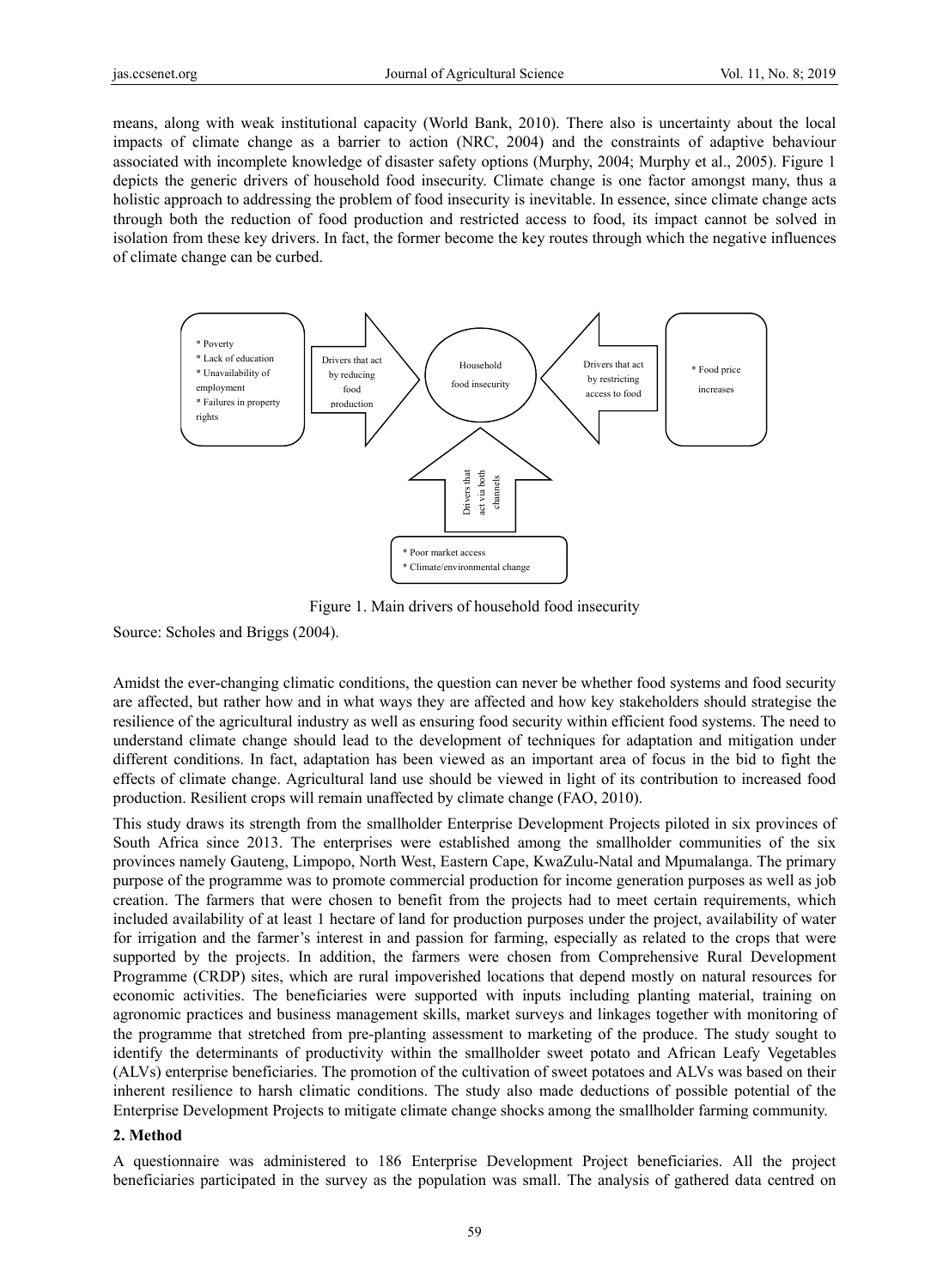identifying the determinants of success or productivity, as well as economic returns of the established enterprises, where the logistic regression model and Return on Investment analyses were used respectively. Productivity indicators were the yield as well as the profit generated. Due to the nature of the support given for the establishment of these enterprises, it was generally logical to use the same metrics to estimate the performance of the farmers.

#### *2.1 Logistic Regression Model*

The binary logistic regression model is specified as follows:

$$
Y = \alpha + \beta_1 \chi_1 + \beta_2 \chi_2 + \beta_3 \chi_3 \ldots + \beta_k \chi_k + \varepsilon \tag{1}
$$

Where,

*α* = the intercept; *Y* = the dependant, explained response or predicted variable;  $\chi_1 \ldots \chi_k$  = are the independent, explanatory, control or predictor variables, or regressors;  $\beta$  = the slope parameter;  $\varepsilon$  = the unobserved error or disturbance term.

In binary logistic regression, the options taken by the dependent variable are usually coded as 0 or 1, where the noteworthy possible outcome is usually coded as 1 and the contrary as 0 (Hill et al., 2001). In the current study the dependent variable is represented by increased productivity, therefore an increase in productivity takes the value of 1, and none increase is coded as 0. In order to determine increase in productivity, two indicators were used namely yield of produce and the profit generated through the enterprise. In order to capture the yield indicator, respondents were required to answer 5 questions related to the qualitative and quantitative aspects of the produce. For the profit generated indicator, respondents had to answer 7 questions that were related to income received, costs incurred in production, markets utilised for sales and duration of receiving payment. The responses to the 12 questions (yield and profit) were rated using a 5-point Likert scale, where 1 represented the lowest negative response (decrease/changed for the worst), 3 as neutral (no change) and 5 represented the highest positive response (increase/improvement). An average score per beneficiary from the 12 questions was then calculated in order to determine whether or not there was an increase in productivity. Enterprises with an average score of above 3 were regarded as succeeding because it meant that based on the 12 questions the farmers' overall productivity had improved. Enterprises with average scores of above 3, therefore took the value of 1 in the binary logistic regression.

Table 1 presents the variables utilised in the identification of determinants of productivity among the beneficiaries of the enterprise development projects.

| Variable                                      | Code                  | <b>Description</b>                                                            |
|-----------------------------------------------|-----------------------|-------------------------------------------------------------------------------|
| Education level of respondent                 | <b>EDUC</b>           | Education level of respondent (primary, secondary, tertiary, illiterate)      |
| Access to formal markets                      | <b>FORMAL MKTS</b>    | Binary variable for farmer's penetration into formal markets (Yes/No)         |
| Market size                                   | <b>MKTSIZE</b>        | Number of marketing channels available to the farmer                          |
| Access to technology                          | TECH                  | Dummy variable for use of technology, $1 =$ use                               |
| Access to markets in general                  | <b>MKTACC</b>         | Dummy variable for access to any form of markets, $l$ = have access           |
| Access to agricultural inputs                 | <b>ACCINP</b>         | Dummy variable for access to agricultural inputs, $1 =$ have access           |
| Availability and use of irrigation facilities | <b>IRRIG FACILITY</b> | Dummy variable for availability and use of any form of irrigation system,     |
|                                               |                       | $l$ = have access and in use                                                  |
| Contact with extension officers               | <b>EXTCONT</b>        | Binary variable for farmer's contact to extension advice (Yes/No)             |
| Access to extension training on farming       | <b>ACC TRAINING</b>   | Binary variable for farmer's receipt of training by extension agents (Yes/No) |
| Access to market information                  | <b>MKTINFO</b>        | Binary variable for farmer's ability to access market information (Yes/No)    |
| Experience in farming                         | <b>EXPER</b>          | Number of years in farming                                                    |
| Access to financial credit                    | <b>ACCFIN</b>         | Dummy variable, 1 if farmer has access to credit, or else, 0                  |
| Availability of farm labourers                | <b>HUMCAP</b>         | Availability of farm labourers for farming activities                         |

|  |  | Table 1. Description of variables utilised |  |  |
|--|--|--------------------------------------------|--|--|
|--|--|--------------------------------------------|--|--|

#### *2.2 Return on investment*

The Return on Investment (ROI) analysis was used as an *ex-post* evidence of the economic viability of the established enterprises. The formula is stated as:

$$
ROI = \left[\frac{GI - CI}{CI}\right] \times 100\tag{2}
$$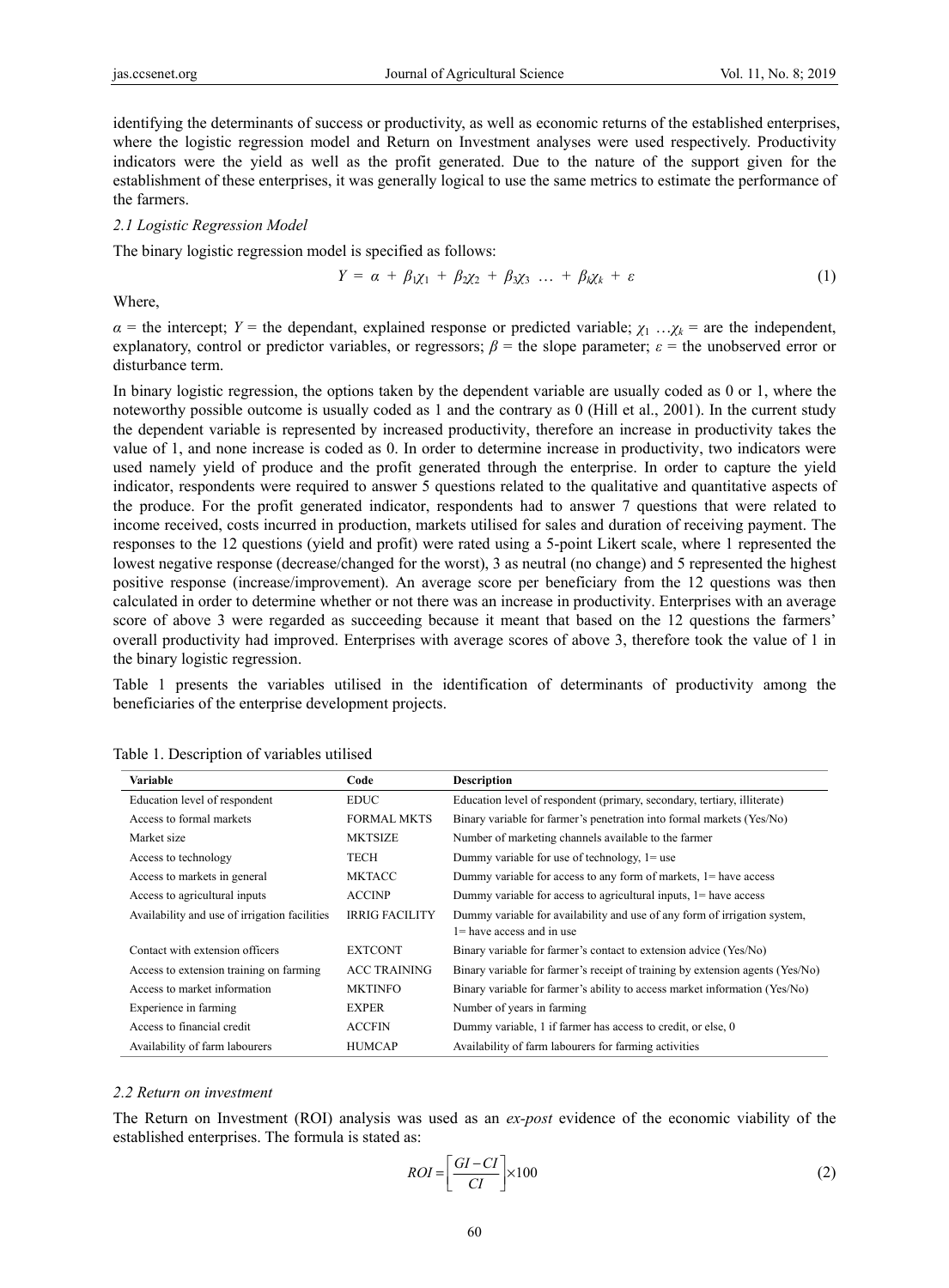Where, *GI* is the gain from investment and *CI* is the cost of investment. The ROI can assume either a negative or positive value. For the investment to be financially viable, the ROI should be positive or else the investment will not be worthwhile.

## **3. Results and Discussion**

The sweet potato and African Leafy Vegetables (ALV) projects generated an aggregate gross income of R 1,416,671.00 and R 347,706.00 respectively in one season. Six hundred and thirty-seven (637) jobs (471 for sweet potato enterprises and 166 for ALVs respectively) were also created in the process. Table 2 shows the range of the Return On Investment for the established projects. All the beneficiary enterprises had a positive ROI, implying that it was profitable. Sweet potato vine nurseries performed the best compared to the Sweet potatoes growers and African Leafy Vegetables enterprises. The average ROI for the sweet potato vine nurseries was 2.20, implying that the majority had a ROI close to the highest level (2.43). The return on investment is highly likely to improve as the majority of these farmers were first time growers of the promoted crops.

Table 2. Return on Investment for the established projects

|                                    |         | Return On Investment |         |
|------------------------------------|---------|----------------------|---------|
| Project                            | Minimum | Highest              | Average |
| <b>Sweet Potato Growers</b>        | 0.56    | 1.86                 | 1.65    |
| <b>Sweet Potato Vine Nurseries</b> | 1.58    | 2.43                 | 2.20    |
| African Leafy Vegetables           | 0.52    | .10                  | 0.88    |

Table 3 presents only those variables that were found to be statistically significant at different levels of significance (1%, 5% and 10% levels of significance). Productivity was significantly influenced by access to formal markets ( $P < 0.001$ ), educational level ( $P < 0.0001$ ), access to training ( $P < 0.002$ ) and access to irrigation facility ( $P \le 0.0001$ ) (Table 2). The results corroborates past research findings that found that education and training contribute to agricultural productivity (Pudasaini, 1983; Alene and Manyong, 2006). Training imparted technical and entrepreneurial skills necessary for all facets of enterprise development including production, management and harvesting of the crop. As stipulated by Smith (1976), "Consumption is the sole end purpose of all production: and the interest of the producer ought to be attended to only so far as it may be necessary to promoting that of the consumer". All the support given to the producers was intended to ensure good quality produce that will meet the benefits of both the producer and the consumer. In turn, linking the smallholder producers to formal markets created a conducive environment for the producer to participate in the mainstream value chain where they could fetch favourable returns for the produce. Access to market information ( $P \le$ 0.0001), farmers' farming experience ( $P < 0.0001$ ) as well as access to finance were also key in influencing productivity.

|  |  |  |  | Table 3. Determinants of productivity among the Enterprise Development Project farmers |
|--|--|--|--|----------------------------------------------------------------------------------------|
|--|--|--|--|----------------------------------------------------------------------------------------|

| <b>Variable</b>       | <b>Parameter Estimate</b> | <b>Standard Error</b> | <b>P-Value</b>  |
|-----------------------|---------------------------|-----------------------|-----------------|
| <b>INTERCEPT</b>      | $-13009$                  | 10501                 | < 0.001         |
| <b>EDUC</b>           | 69627                     | 1611.6                | $<0001***$      |
| <b>FORMAL MKTS</b>    | 130.89                    | 22.364                | $<0001***$      |
| <b>MKTSIZE</b>        | 586.9                     | 317.87                | $0.0699*$       |
| <b>TECH</b>           | 36.572                    | 10.061                | $0.0006***$     |
| <b>MKTACC</b>         | 0.6190                    | 0.2707                | $0.0222*$       |
| <b>ACCINP</b>         | 28.576                    | 8.5010                | $0.0014***$     |
| <b>IRRIG FACILITY</b> | 14648                     | 1614.5                | $<0001***$      |
| <b>EXTCONT</b>        | 11.38                     | 6.530                 | $0.0869*$       |
| <b>ACC TRAINING</b>   | 25649                     | 6449.9                | $0.0023***$     |
| <b>MKTINFO</b>        | 13007                     | 1946.1                | $<0001***$      |
| <b>EXPER</b>          | 59628                     | 10567                 | $\leq 0.001***$ |
| <b>ACCFIN</b>         | 201382                    | 64717                 | $0.0029**$      |
| <b>HUMCAP</b>         | 10.91                     | 6.3524                | $0.0915*$       |

*Note.* N = 186: \* stands for 10% level of significance, \*\* stands for 5% level of significance, \*\*\* stands for  $1\%$ level of significance, respectively.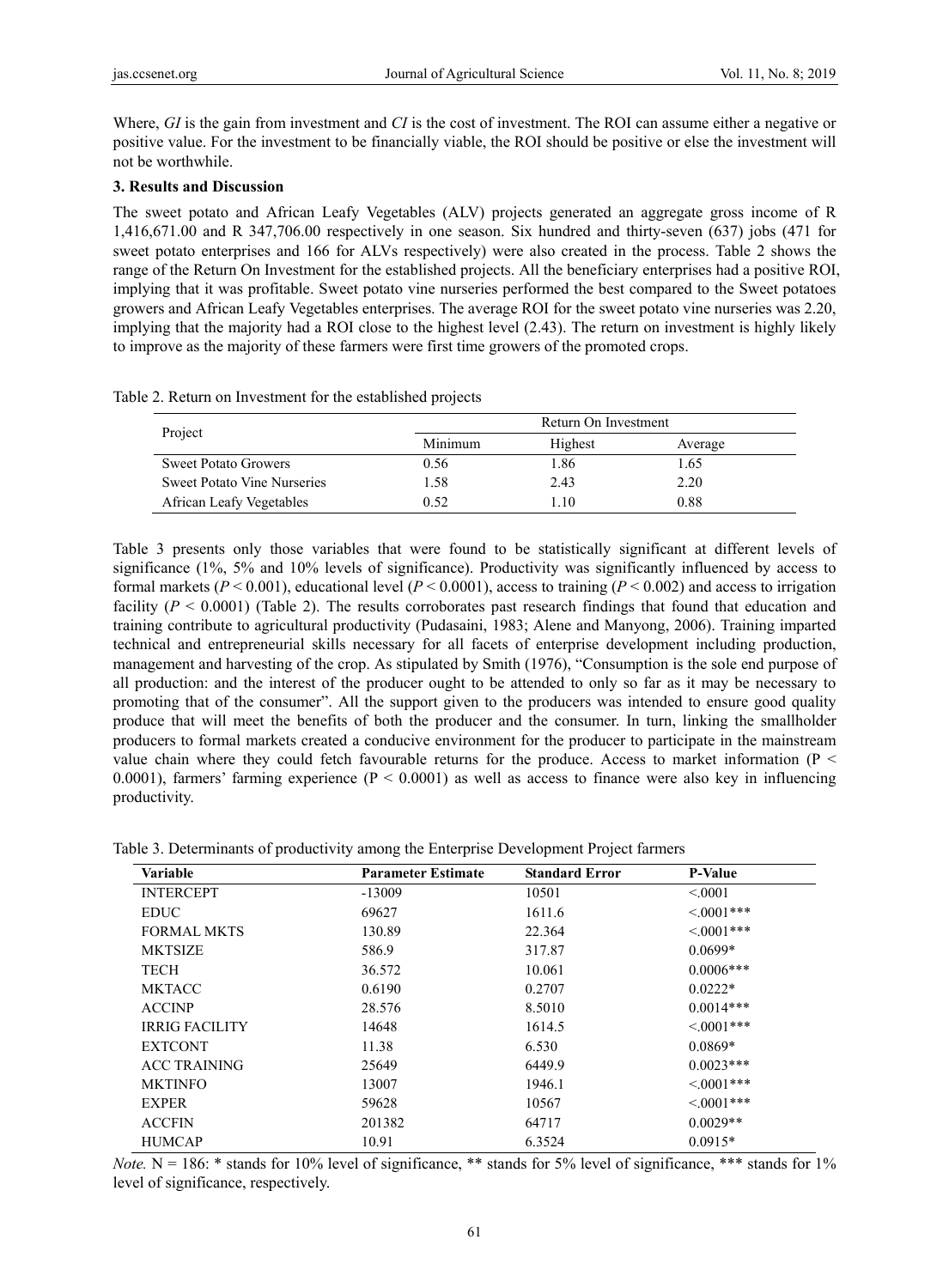## **4. Conclusion**

Based on the ROI for the established enterprises, this paper concludes that the commercial production of sweet potato and indigenous vegetables is an economically viable venture. The positive ROI indicates that the entrepreneur can cover all production costs from the total income of the enterprise. The enterprises are sustainable due to the implicit ability to improve, expand and to reinvest. The ability to produce more food manifested by the research results should be supported by setting processes in place to ensure more efficient and equitable use of the same. The promotion of the cultivation of more resilient crops is important in the light of climate change effects that are envisaged to negatively impact on agricultural production. On the same vein, climate change information must be availed in a form that fits the needs of decision-makers.

The projects yielded high economic returns for the established enterprises. In spite of their high resilience to harsh climate conditions, sweet potato and indigenous vegetables are highly nutritious and capable of contributing micronutrients such as iron and Vitamin A to diet. Thus, there were significant benefits for indirect beneficiaries of the project e.g. through employment creation and availability of and access to nutritious food (both economic & physical).

### **5. Recommendations**

The smallholder farming communities are inherently unable to sustain their agricultural activities at commercial levels without external support of various forms and kinds. A multifaceted approach is needed to ensure sustainable agricultural food production and food security. This study proposes several interlinked and interconnected interventions and strategies to enhance the performance and sustainability of the smallholder farmer production and market participation. Figure 2 sums up the interventions and strategies for sustainable smallholder entrepreneurship. The proposed intervention strategies will curb the main drivers of food insecurity, which mainly act by reducing food production and by restricting access to food as well as through a combination of both avenues of which poor access to markets and climate change or environmental change are key.



Figure 2. Interventions and strategies to enhance smallholder farmer production and market participation

There is need for engaging different stakeholders for advanced smallholder support. Several support structures also need to be put in place among which are infrastructure and input support, research which needs to cover the development of improved crop cultivars that can adapt easily to climate change and variations. Farmers need to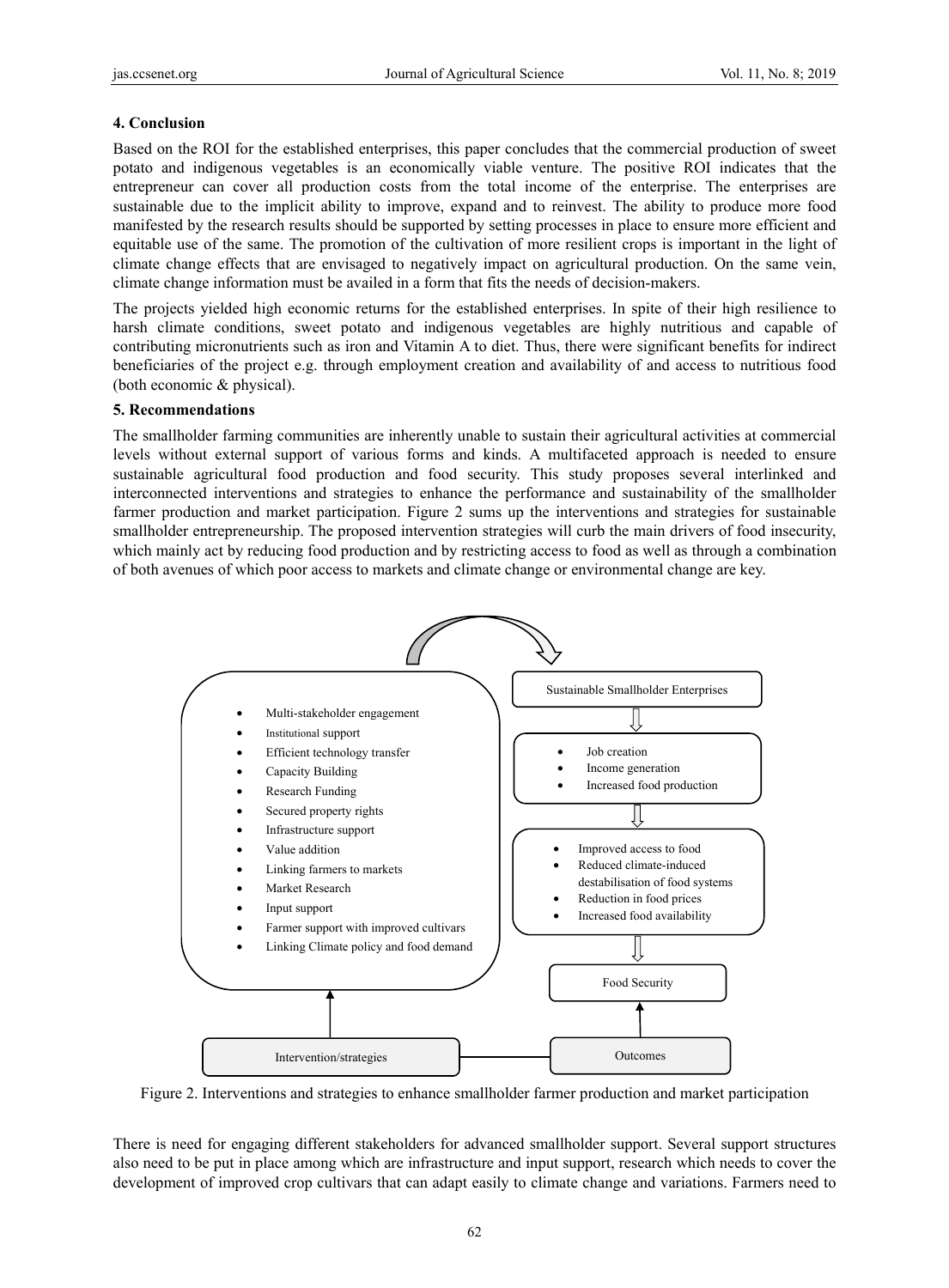be capacitated through training and efficient transfer of technology. To increase the returns to the primary producers, there is need to promote value addition at farm-gate which may entail agro-processing activities. Market research should be corroborated with linking the farmers to the identified high value markets. These interventions will enhance the sustainability of the established farming enterprises which in turn will result in food security for both participating producers and those benefiting through multiplier effects.

#### **References**

- Alene, A. D., & Manyong, V. M. (2006). The effects of education on agricultural productivity under traditional and improved technology in northern Nigeria: An endogenous switching regression analysis. *Empirical Economic, 32*, 141- 159. https://doi.org/10.1007/s00181-006-0076-3
- Brown, E. M., & Funk, C. C. (2008). Food security under climate change. *Science, 319*, 580-581. https://doi.org/10.1126/science.1154102
- Bruinsma, J. (2003). *World agriculture: Towards 2015/2030: An FAO perspective*. Earthscan/James & James.
- Food and Agricultural Organisation. (2010). *Climate Change Implications for Food Security and Natural Resource Management in Africa*. Twenty-sixth Regional Conference for Africa, Luanda, Angola.
- Hill, R. C., Griffiths, W. E., & Judge, G. G. (2001). *Econometrics* (2nd ed.). New York: John Wiley & Sons Inc.
- Harsch, E. (2005). *Focusing aid on Africa's own priorities*. Retrieved from http://www.un.org/africarenewal/ magazine/july-2005/focusing-aid-africa%E2%80%99s-own-priorities
- Intergovernmental Panel on Climate Change. (2007). *Climate Change 2007: Impacts, Adaptation and Vulnerability*. Working Group II Contribution to the Fourth Assessment Report of the Intergovernmental Panel on Climate Change. Cambridge, UK: Cambridge University Press. https://doi.org/10.1017/ CBO9780511546013
- Murphy, B. (2004). *Emergency Management and the August 14th, 2003 Blackout* (p. 11). Institute for Catastrophic Loss Reduction, ICLR Research Paper Series No. 40, Toronto, Canada. Retrieved from http://www.iclr.org/ pdf/Emergency%20Preparedness%20and%20the%20blackout2.pdf
- Murphy, B., McBean, G., Dolan, H., Falkiner, L., & Kovacs. P. (2005). *Enhancing local level emergency management: The influence of disaster experience and the role of household and neighbourhoods* (p. 79). Institute for Catastrophic Loss Reduction, ICLR Research Paper Series No. 43, Toronto, Canada.
- National Research Council. (2004). *Thinking Strategically: The Appropriate use of Metrics for the Climate Change Science Program* (p. 162). U.S. National Research Council-Committee on Metrics for Global Climate Change, Climate Research Committee, National Academy Press, Washington District of Columbia. Retrieved from http://books.nap.edu/catalog/11292.html
- Pudasaini, S. P. (1983). The effects of Education in agriculture: Evidence from Nepal. *American Journal of Agricultural Economics, 65*(3), 509-515. https://doi.org/10.2307/1240499
- Scholes, R. J., & Biggs, R. (2004). *Ecosystem services in Southern Africa: A regional assessment*. Pretoria, South Africa: Council for Scientific and Industrial Research.
- Shiferaw, B., Tesfaye, K., Kassie, M., Abate, T., Prasanna, B. M., & Menkir, A. (2014). Managing vulnerability to drought and enhancing livelihood resilience in sub-Saharan Africa: Technological, Institutional and Policy Options. *Weather and Climate Extremes, 3*, 67-79. https://doi.org/10.1016/j.wace.2014.04.004
- Smith, P., Gregory, P. J., van Vuuren, D., Obersteiner, M., Havlãk, P., Rounsevell, M., … Bellarby, J. (2010). Competition for land. *Philosophical Transactions of the Royal Society B: Biological Sciences, 365*, 1554, 2941-2957. https://doi.org/10.1098/rstb.2010.0127
- Smith, A. (1976). *The Wealth of Nations*. Chicago: University of Chicago Press.
- UNFCCC (United Nations Framework Convention on Climate Change). (2007). *Climate Change: Impacts, Vulnerabilities and Adaptations in Developing Countries*. Least Developed Countries under the UNFCCC.
- Valin, H., Havlík, P., Mosnier, A., & Obersteiner M. (2010). *Climate change mitigation and future food consumption patterns*. Paper prepared for presentation at the 1<sup>st</sup> Joint EAAE/AAEA Seminar, "The Economics of Food, Food Choice and Health", Freising, Germany.
- World Bank. (2010). *World Development Report: Development and Climate Change*. The International Bank for Reconstruction and Development/The World Bank, Washington, DC.